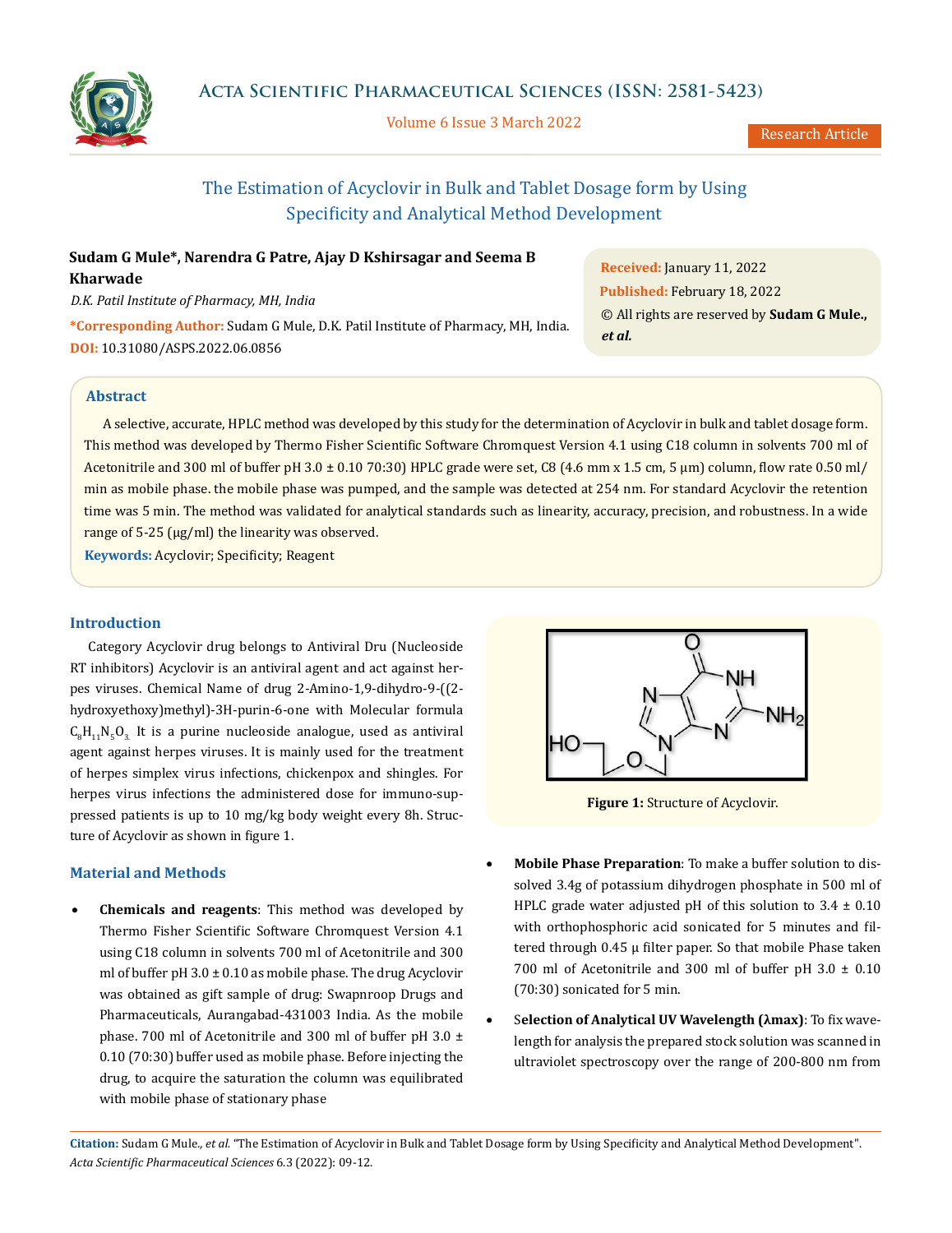resultant spectrum wavelength at 254 nm was chosen as in this range maximum absorption of drug occurs. So, this range is taken to analyze the sample.

- Preparation of Standard Stock Solution of Acyclovir: 100 mg of Acyclovir was weighed accurately and transferred into the 100 ml flask, diluted with mobile phase. The resulted concentration of solution is 1 mg/ml
- **Preparation of Sample**: 1 ml of stock solution is diluted with 100 ml of mobile phase to get concentration 10 µg/ml.

#### **Results and Discussion**

#### **Method development**

The method was developed by 700 ml of Acetonitrile and 300ml of buffer pH  $3.0 \pm 0.10$  as a high concentration in mobile phase yield tailing in the peak due to the presence of water in the buffer. During method development, a number of variations have been done with mobile phase in different concentration and 0.50 ml/min flow rate to give asymmetric peak.



**Figure 2:** Chromatogram of Acyclovir.

#### **Validation**

#### **Linearity**

The different concentration varies from 5-30 µg/ml were prepared Chromatograms were recorded by injecting 20 μl from each concentration of the solution. All estimation were carried out at triplicate for each concentration. As shows in table 1 calibration: linearity and range of Acyclovir.



**Figure 3:** Linearity Curve and range for Acyclovir.

| <b>Sr</b> No | Concentration µg/ml. | <b>Area</b> |  |
|--------------|----------------------|-------------|--|
|              |                      | 252394      |  |
|              | 10                   | 500095      |  |
| 3            | 15                   | 712399      |  |
|              | 20                   | 972894      |  |
| 5            | 25                   | 1210151     |  |
|              | 30                   | 1491666     |  |

**Table 1:** Linearity and range of Acyclovir.

#### **Precision**

#### **Intraday precision**

The intraday precision was determined by analyzing standard solution of Acyclovir at three different concentrations in the concentration range 17,22, and 27  $\mu$  for three times on the same day Each concentration was applied in triplicate and % RSD was calculated.

#### **Interday precision**

The intraday precision was determined by analyzing standard solution of Acyclovir at three different concentrations in the concentration range 17,22, and 27 µl for three times on three different days. Each concentration was applied in triplicate and % RSD was calculated.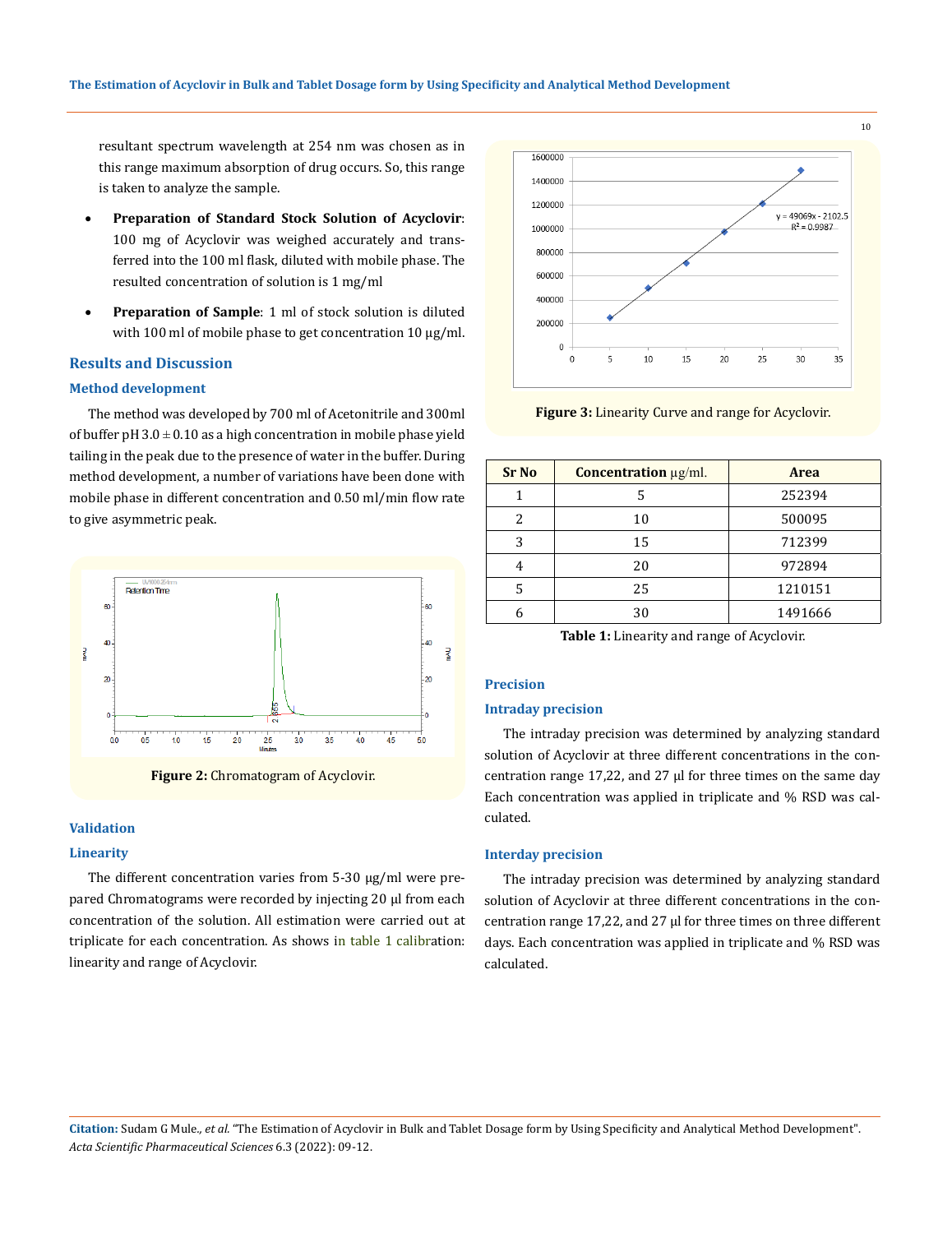| <b>Concentration</b><br>$(\mu g/ml.)$ | <b>Area</b> |         | <b>SD</b> | $%$ RSD |
|---------------------------------------|-------------|---------|-----------|---------|
|                                       | 874071      |         |           |         |
| 17                                    | 883375      | 878604  | 3801.60   | 0.431   |
|                                       | 878368      |         |           |         |
|                                       | 1145932     |         |           |         |
| 22                                    | 1145015     | 1145399 | 388.90    | 0.033   |
|                                       | 1145250     |         |           |         |
|                                       | 1327744     |         |           |         |
| 27                                    | 1347453     | 1335462 | 8594.79   | 0.643   |
|                                       | 1331189     |         |           |         |

**Table 2:** Intraday precision of Acyclovir.

| <b>Concentration</b><br>$(\mu$ g/ml.) | Area    | <b>Average</b><br>Area | S <sub>D</sub> | %RSD  |
|---------------------------------------|---------|------------------------|----------------|-------|
|                                       | 874071  |                        |                |       |
| 17                                    | 880567  | 879742                 | 4332.99        | 0.492 |
|                                       | 884588  |                        |                |       |
|                                       | 1145932 |                        |                |       |
| 22                                    | 1145105 | 1145648                | 384.54         | 0.033 |
|                                       | 1145909 |                        |                |       |
|                                       | 1327744 |                        |                |       |
| 27                                    | 1391827 | 1366761                | 16716,59       | 1.223 |
|                                       | 1380714 |                        |                |       |

**Table 3:** Inter day precision of Acyclovir.

### **Robustness**

The robustness of an analytical procedure is a measure of its capacity to remain unaffected by small but deliberate variation in the analytical procedure parameters. To evaluate HPLC method robustness a few parameters were deliberately varied. The parameters included variation in flow rate and change in the wavelength.

#### **Assay of acyclovir**

Avg. wt. of 10 tablets = 0.6970 g Brand name- Zoster 400 DTMfd. By- Leeford Heathcare Ltd.LC: 400 mg. Weighed 10 tablets, crushed and powder equivalent to 100mg of Acyclovir was weighed, added 50 ml of mobile phase, sonicated and diluted to 100 ml with it. Solution was filtered to get clear solution. 1 ml of above solution was diluted to 100 ml with mobile phase. Avg wt of 10 tablet = 0.6970 g Label claim = 400 mg.

| <b>Wavelength</b> | Area   | <b>Average</b><br>area | <b>SD</b> | $%$ RSD |
|-------------------|--------|------------------------|-----------|---------|
|                   | 650052 |                        |           |         |
| $252 \text{ nm}$  | 651055 | 650754                 | 498.60    | 0.076   |
|                   | 651157 |                        |           |         |
|                   | 651307 |                        |           |         |
| $256 \text{ nm}$  | 651509 | 651272                 | 208.40    | 0.031   |
|                   | 651001 |                        |           |         |

**Table 4:** Change in Wavelength ± 2 nm.

| <b>Flow rate</b>     | <b>Area</b> | <b>Average</b><br>area | SD <sub>D</sub> | $%$ RSD |
|----------------------|-------------|------------------------|-----------------|---------|
|                      | 657068      |                        |                 |         |
| $0.4 \text{ min/ml}$ | 656866      | 656666                 | 432.81          | 0.062   |
|                      | 656065      |                        |                 |         |
|                      | 651792      |                        |                 |         |
| $0.6 \text{ min/ml}$ | 651099      | 651157                 | 496.49          | 0.076   |
|                      | 650580      |                        |                 |         |

**Table 5**

| No l | <b>Drug</b>                     | claim ' | Sr   Name of   Label   Peak   Concentration   % drug  <br>Area of drug in $\left[\mu g / \alpha\right]$ contetns RSD<br>ml. |              | $\frac{0}{0}$ |
|------|---------------------------------|---------|-----------------------------------------------------------------------------------------------------------------------------|--------------|---------------|
|      | 1   Acyclovir   400 mg   627561 |         | $10 \mu$ g/ml.                                                                                                              | 98.5%   0.21 |               |

**Table 6:** Assay of Acyclovir.

#### **Accuracy (recovery studies)**

10 tablets were powdered and mixed. This powder was then spiked with a quantity Acyclovir corresponding to 50%, 100% and 150% of the labelled claim. Each of these powder mixtures was analyzed in triplicate and the quantity of Acyclovir was determined using calibration equation. Accuracy was reported as % Acyclovir recovered.

## **Conclusion**

The proposed RP-HPLC method is simple, sensitive, precise and accurate. Since the analysis is completed within 5 --minutes, it clearly indicates that the method is rapid and thus it could be for routine analysis of Acyclovir from bulk drug and its tablet dosage forms [1-17].

11